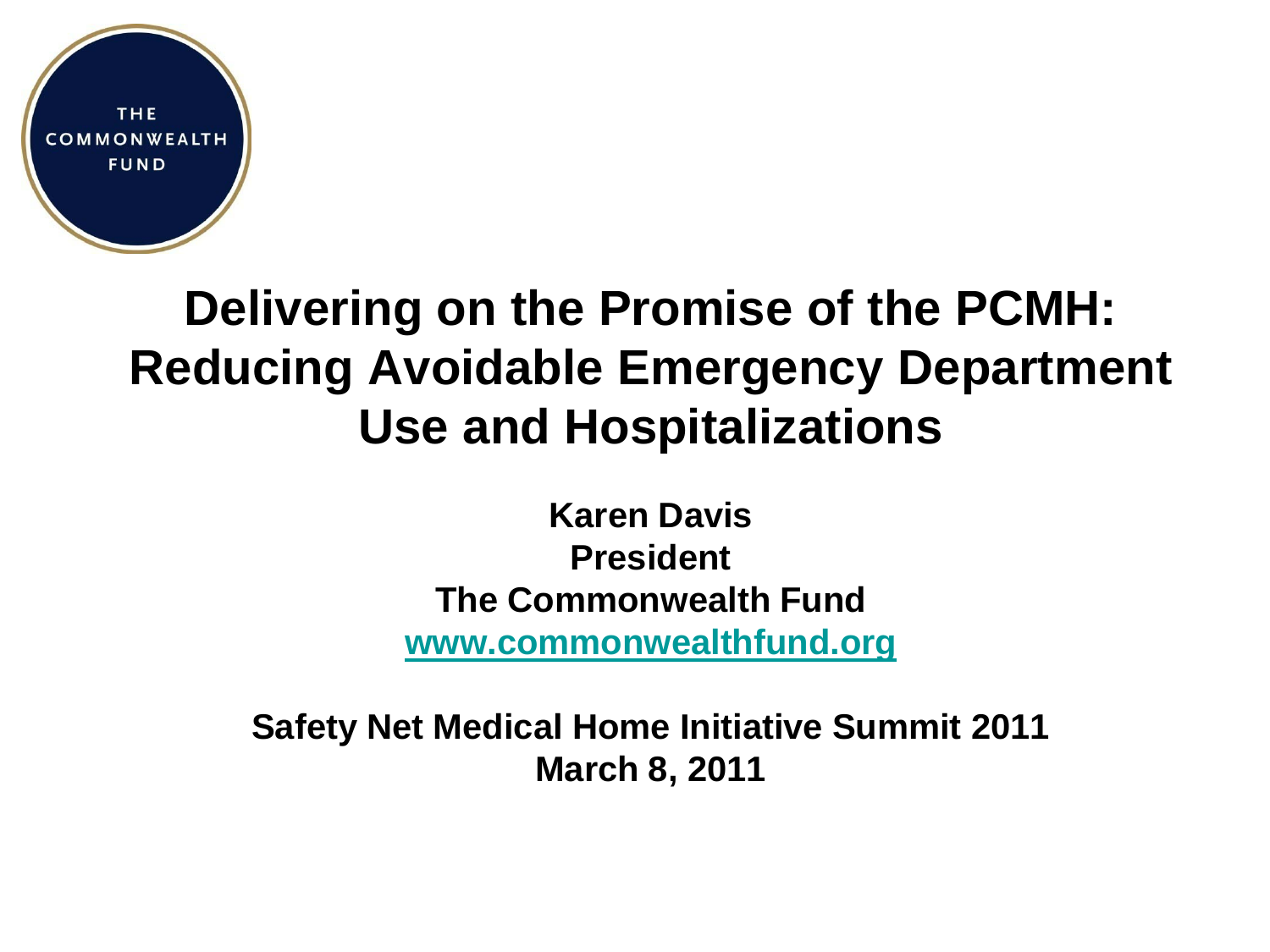# **A New Era in American Healthcare: Realizing the Potential of Reform**

- **Health reform has the potential to help usher in a new era in American health care**
- **Potential -- Ambitious agenda for better access, improved quality, and greater efficiency in the U.S. health system**
- **Old Paradigm:**
	- **Fee-for-service rewards volume of services, high occupancy, hospital admissions, specialized services; undervalues primary care**
	- **Siloed provision of services; hospitals and physicians independent**
	- **Financial solvency requires limiting provision of uninsured services and patients**
- **New Paradigm:**
	- **Emphasis on primary care; patient-centered medical homes**
	- **Value-based purchasing and bundled payment reward quality, reduced hospitalization and readmissions, and evidence-based care**
	- **Accountability for patient outcomes requires coordination of care across settings and providers; hospitals and physicians interdependent**
	- Reaching out and serving low-income and uninsured communities is the new **Repartment market growth area**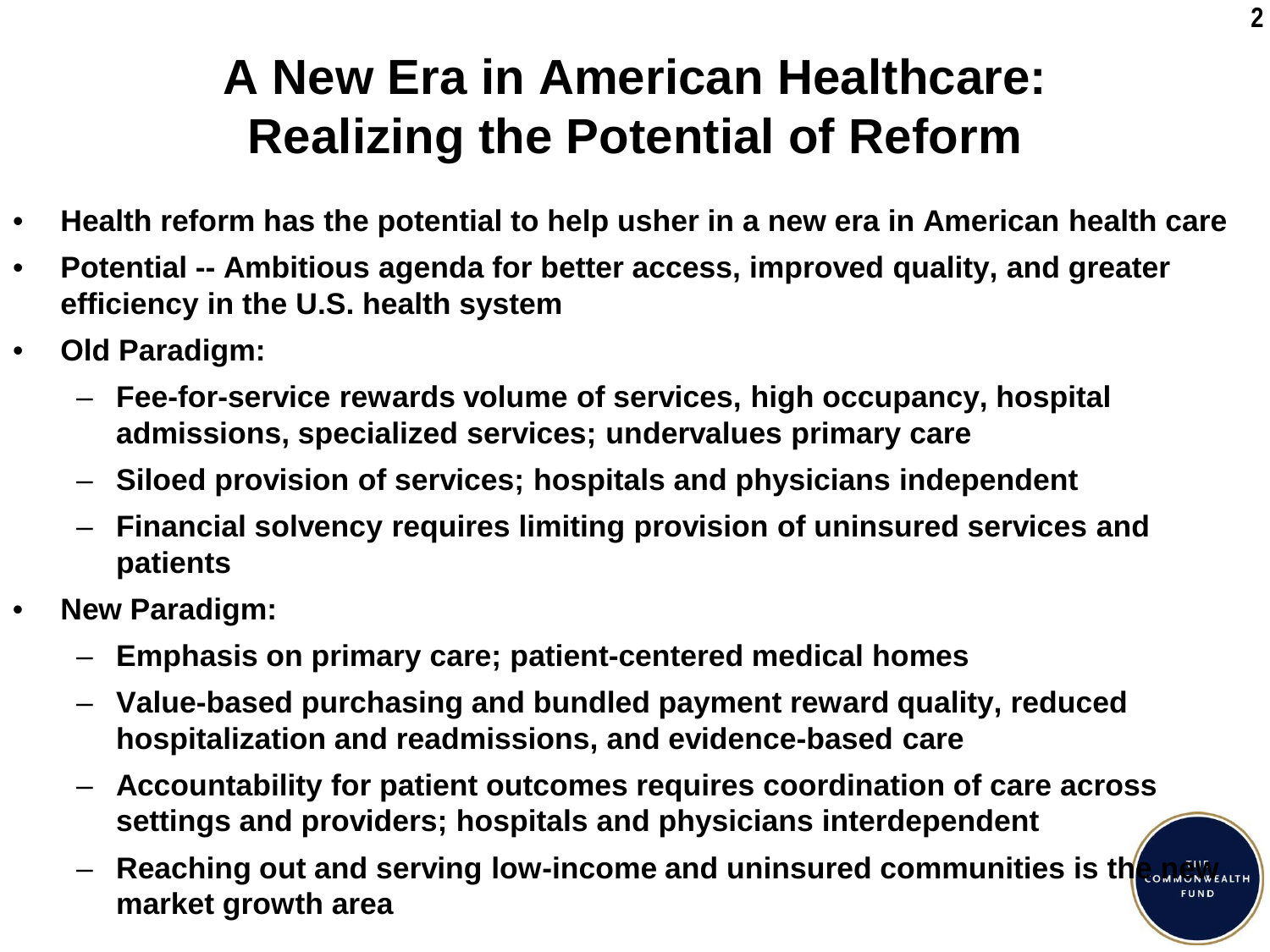# **Affordable Care Act: Delivery System Change**

### **Triple Aim of Better Population Health, Better Care Experiences and Slower Cost Growth**



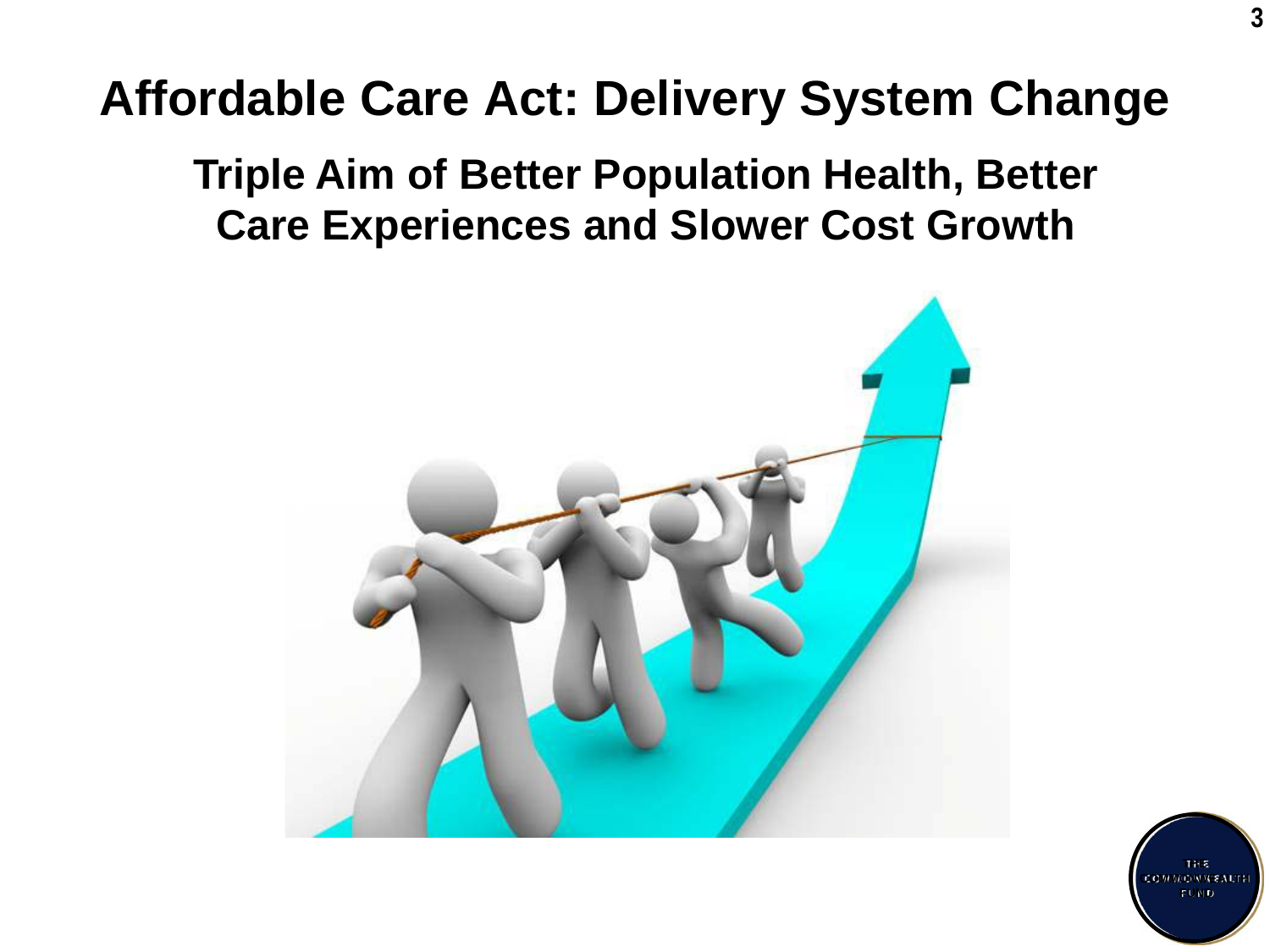# **Four Health Reform "Game Changers"**

**4**

**COMMONWEALT** FUND

#### • **Affordability provisions**

- **Income-related assistance with premiums and medical bills; essential benefits; Medicaid expansion**
- **New federal insurance market rules**
	- **Restrictions on underwriting, minimum medical loss ratio requirements, review of premium rate increases, and important consumer protections**
- **New health insurance exchanges** 
	- **Lower administrative costs and more choice of affordable health plans for eligible individuals and small businesses**
- **Provider payment and delivery system reforms**
	- **Investment in primary care capacity**
	- **Patient centered medical homes**
	- **Bundled acute and post-acute care payment**
	- **Accountable Care Organizations**
	- **CMS Innovation Center and Independent Payment Advisory Board**

Source: K. Davis, *A New Era in American Healthcare*, (New York: The Commonwealth Fund, June 2010).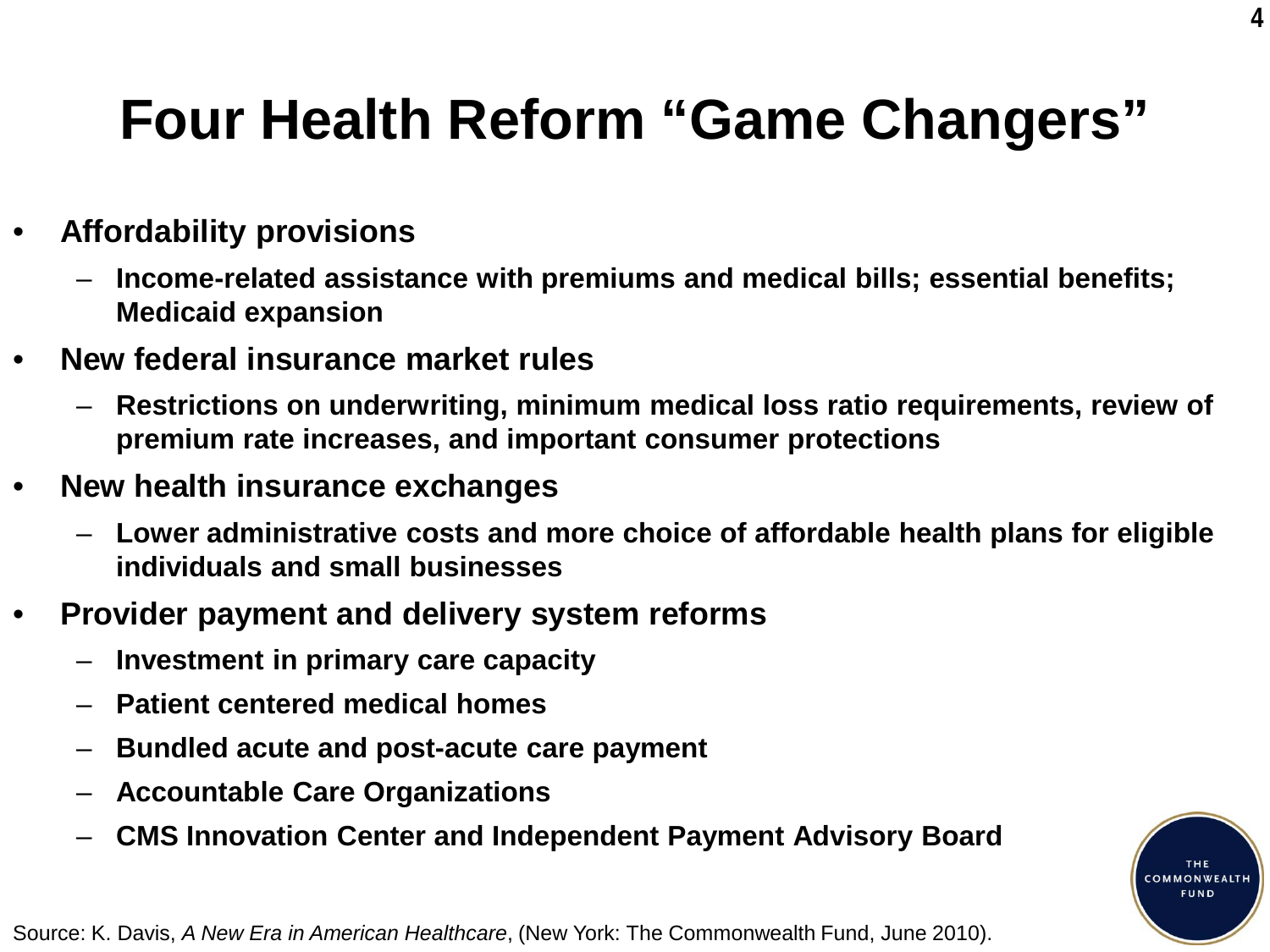### **Opportunities in the Affordable Care Act for Federally Qualified Health Centers**

- **Eleven billion dollars provided over five years to expand the federally qualified health center (FQHC) program beyond amounts previously appropriated**
- **New teaching health center grant program to support new or expanded primary care residency programs at FQHCs**
- **Loan forgiveness for pediatric subspecialists and mental or behavioral health service providers working with children and adolescents in a federally designated health professional shortage area, medically underserved area, or areas with a medically underserved population.**
- **Training/workforce development, including demonstration grants for family nurse practitioner training programs supporting providers in FQHCs.**
- **Grants to FQHCs to promote positive health behaviors and outcomes in medically underserved areas through the use of community health workers.**
- **Essential health benefits requirement for insurance plans offered in the new health insurance exchanges will ensure that networks of preferred providers include FQHCs, and that payments by qualified health plans to FQHCs are at least as high as the payments under Medicaid.**
- **New prospective payment system for Medicare-covered services furnished by FQHCs, including preventive services, with \$400 million in expected additional revenues for health centers.**

Source: L. Ku, P. Richard, A. Dor et al., *Strengthening Primary Care to Bend the Cost Curve: The Expansion of Community Health Centers Thro<sup>668MMONWEALTH</sup>* **FUND** *Health Reform* (Washington, D.C.: George Washington University School of Public Health and Health Services, June 30, 2010, available at http://www.gwumc.edu/sphhs/departments/healthpolicy/dhp\_publications/pub\_uploads/dhpPublication\_895A7FC0-5056-9D20-3DDB8A6567031078.pdf

THE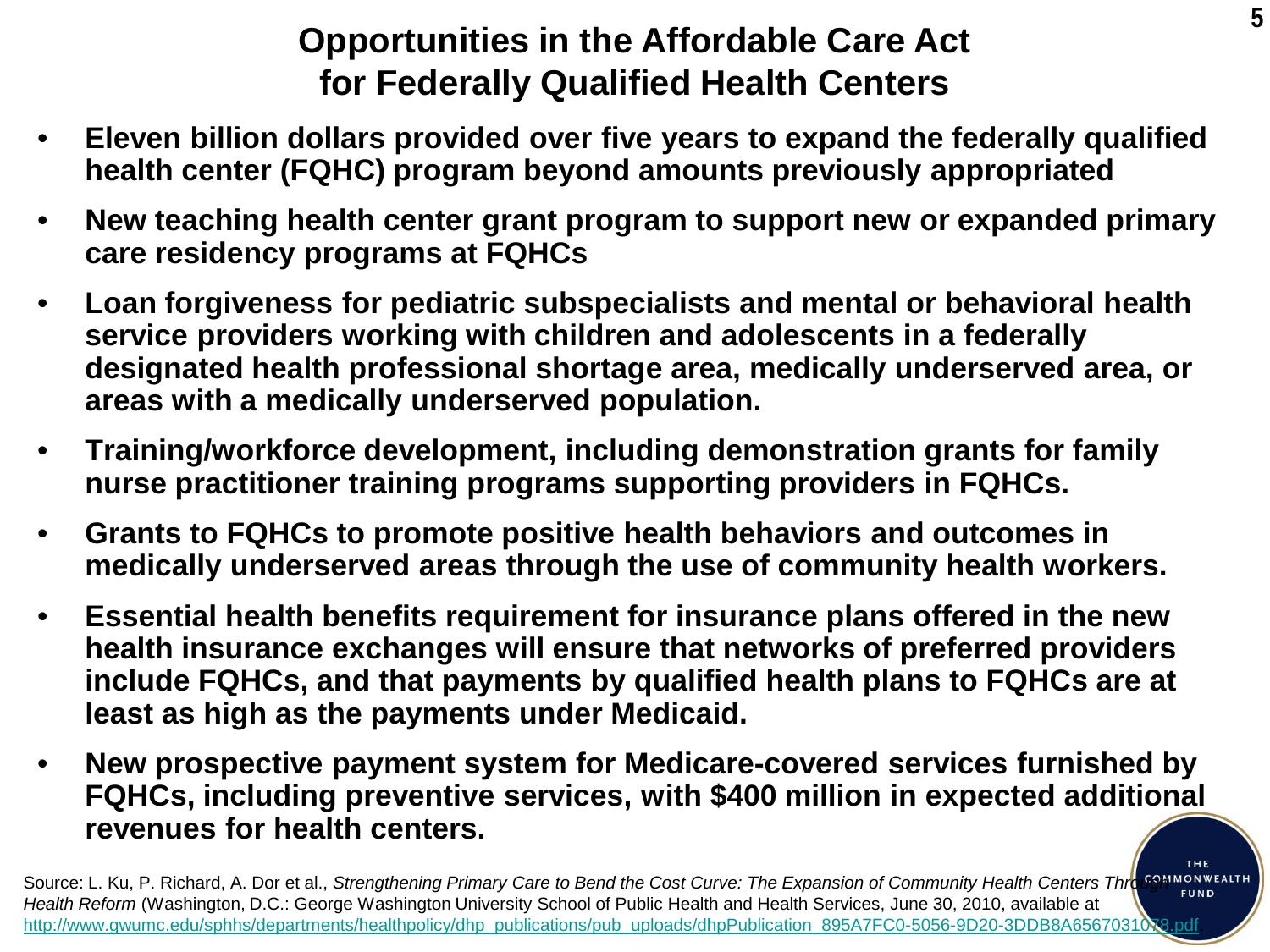# **Additional Provisions that Strengthen Primary Care**

- **Medicare 10% primary care bonus, 2011-2016**
- **Medicaid primary care reimbursement increased to Medicare levels, 2013-134**
- **Incentives for patients to obtain preventive care**
- **State option to enhance reimbursement to primary care practices for Medicaid patients with chronic conditions**
- **Innovation Center: medical home pilots a priority**
- **Grants/contracts to build capacity of medical homes:**
	- **Community-based collaborative care networks for low-income patients**
	- **Community Health Teams increasing access to coordinated care**
	- **Primary Care Extension Center program**



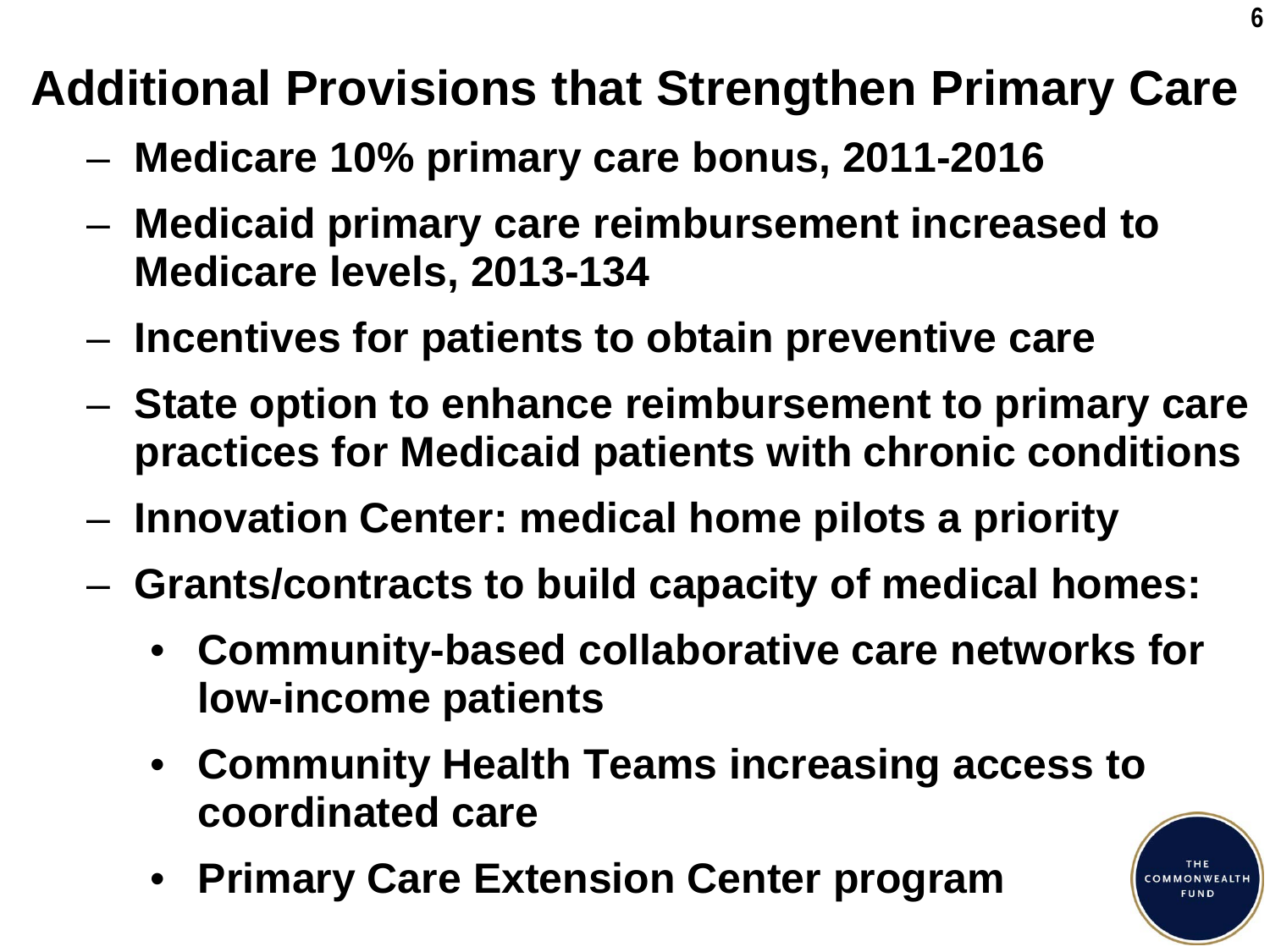# **Center for Medicare & Medicaid Innovation**

- **Beginning this year, new center in CMS to test innovative payment and service delivery models to reduce spending while preserving or enhancing quality of care**
- **Expanded authority to innovate and spread**
- **Selection based on evidence of population health focus**
	- **Emphasis on care coordination, patient-centeredness**
- **Could increase spending initially**
	- **Over time must improve quality without higher costs, reduce spending without reducing quality, or both**
- **Secretary can expand duration and scope**
- **Two projects focus on medical homes:**
	- **Enhanced payment to FQHC medical homes**
	- **Medicare joining Medicaid, multi-payer initiatives**



**7**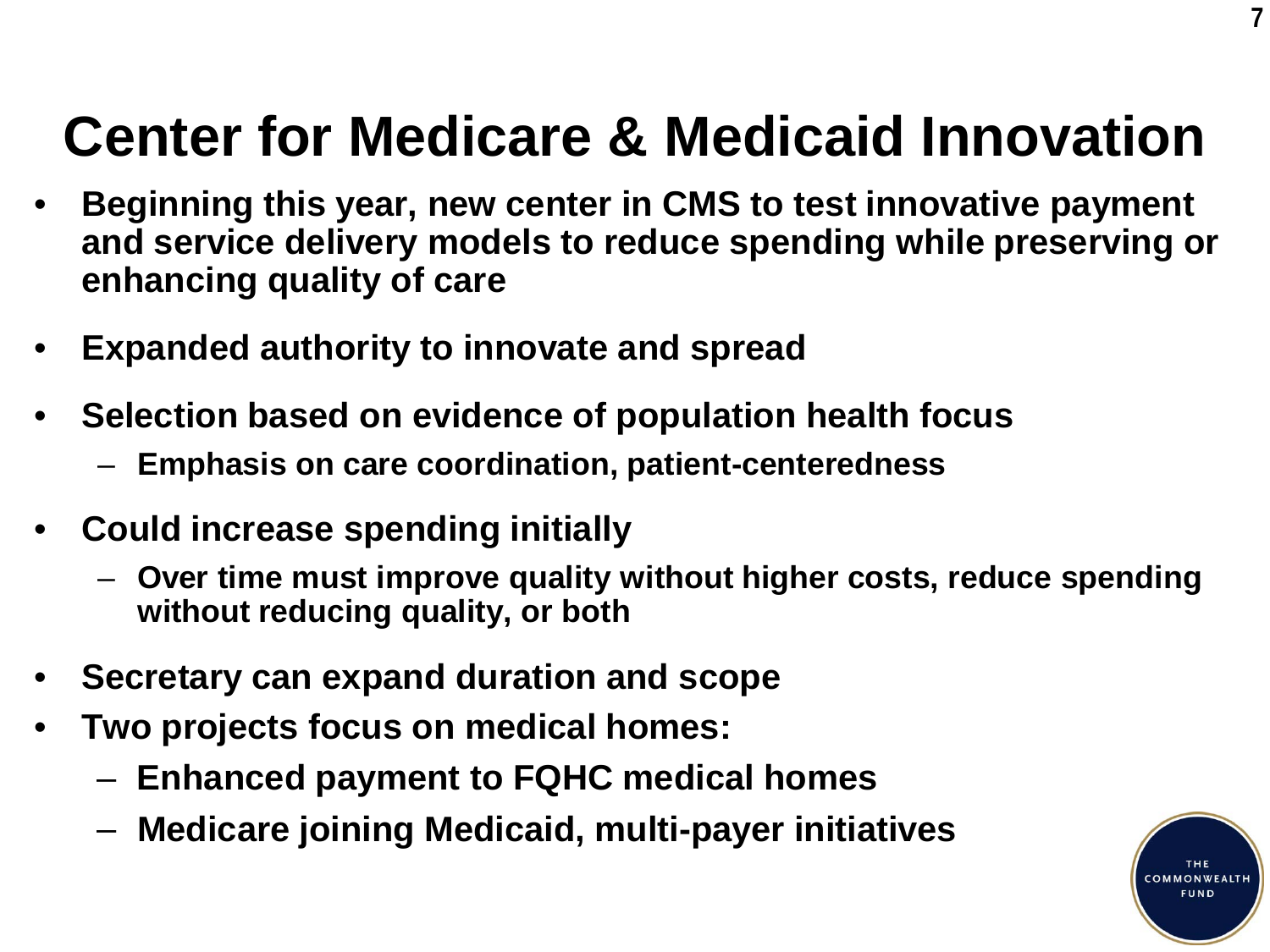# **Impact of the Affordable Care Act on Patients and Providers**

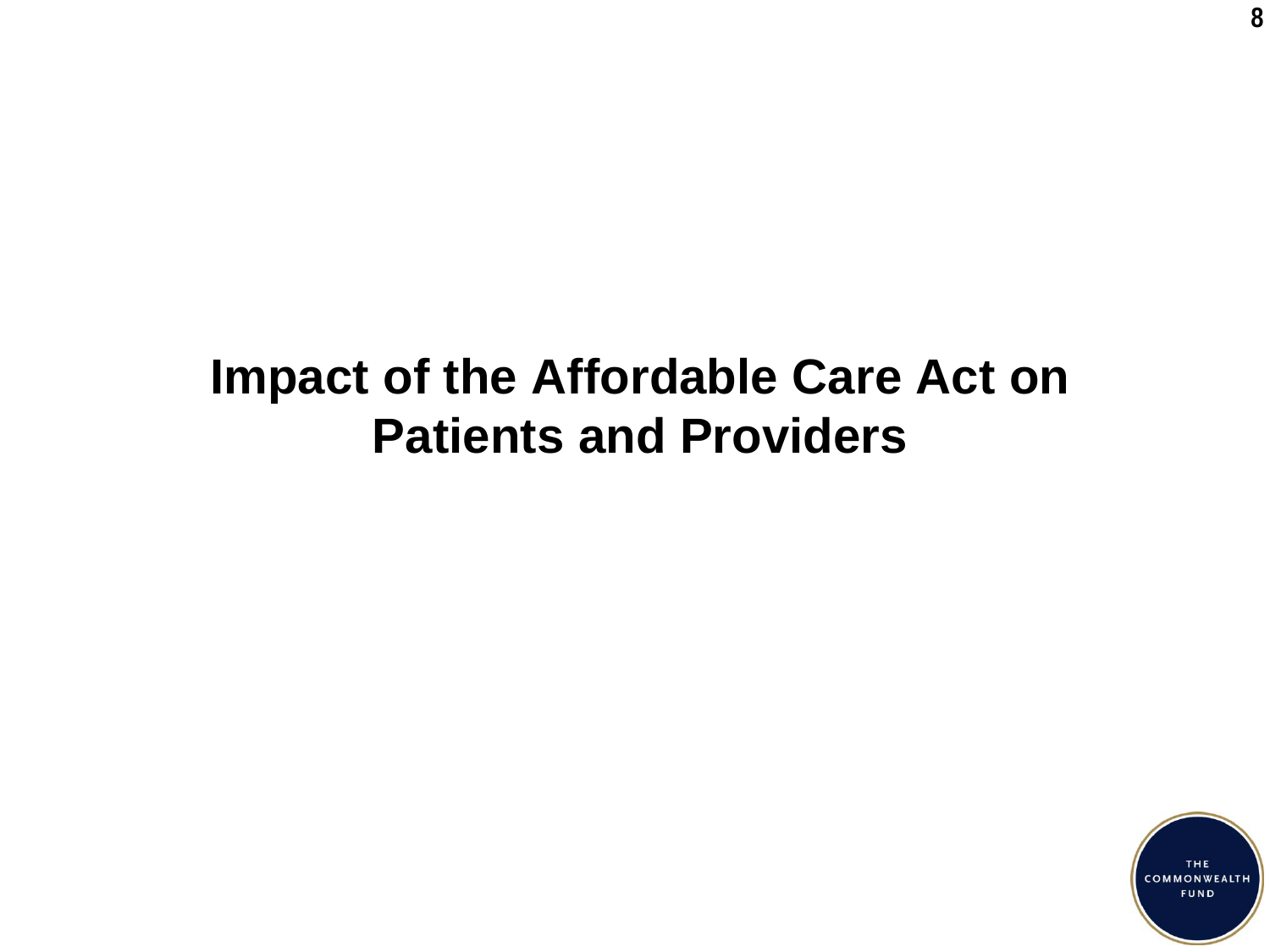### **<sup>9</sup> Estimated Impact of ACA on Uninsured Rate Among Adults Ages 19–64, 2008–09 and 2019**

2008–09



2019 (estimated)



Data: U.S. Census Bureau, 2009–10 Current Population Survey ASEC Supplement; estimates for 2019 by Jonathan Gruber and Ian Perry of MIT using the Gruber Microsimulation Model for The Commonwealth Fund. Source: Commonwealth Fund State Scorecard on Child Health System Performance, forthcoming 2011.

THE COMMONWEALTH **FUND**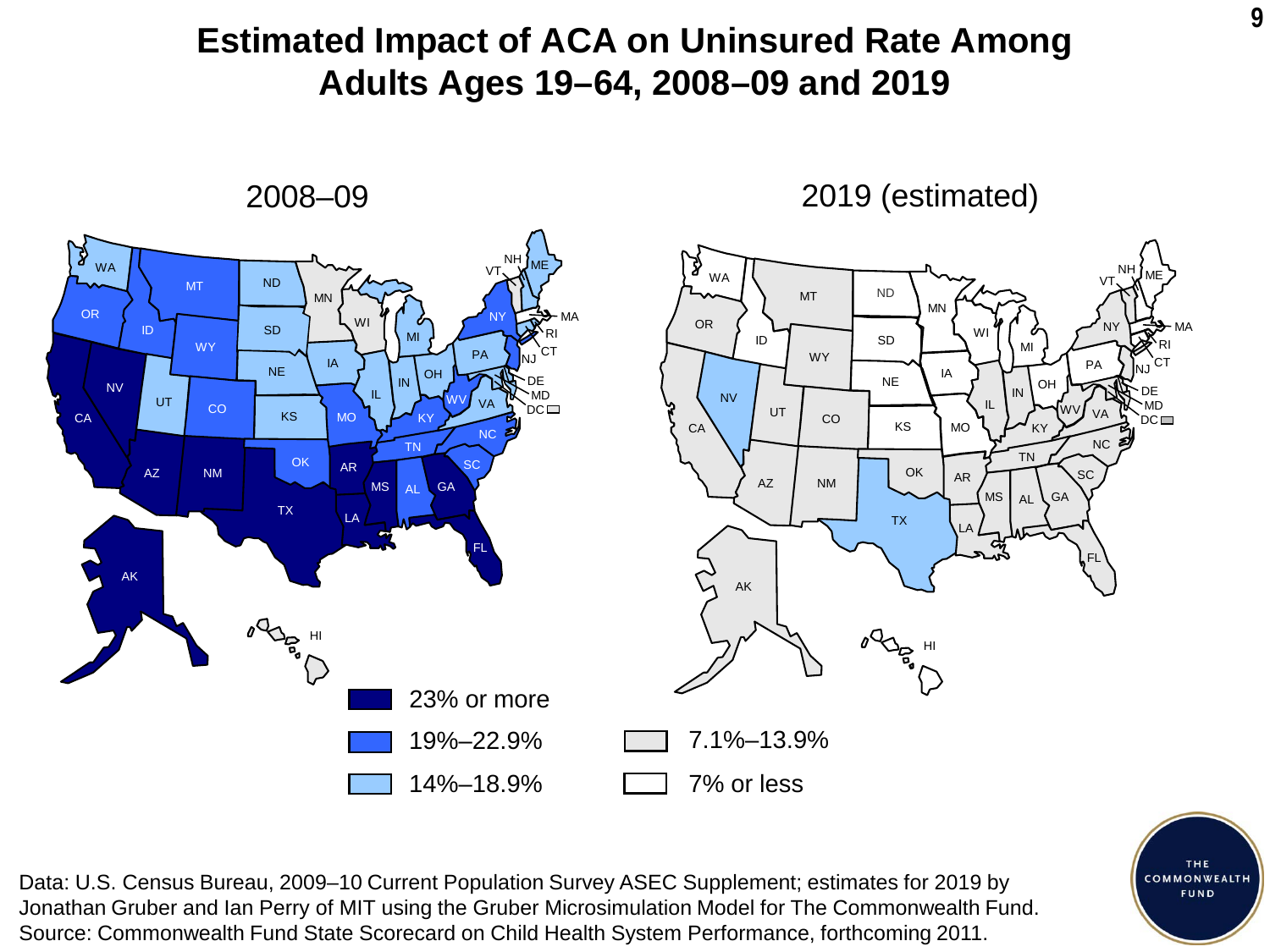### **Impact of Selected Provisions on Safety Net Patients and Clinics**

- **Additional \$8.3 billion paid to primary care physicians accepting Medicaid reimbursement (2013-2014). Impact will vary by state. E&M services will increase:**
	- **Pennsylvania:** 61 percent **Idaho:** No change
	- **Colorado:** 15 percent **Massachusetts:** 28 percent
	- **Oregon:** 28 percent
- **No copayment for preventive services for nearly 40 million Medicaid enrollees in 2013 and up to another 16 million new Medicaid beneficiaries in 2019**
- **Starting in 2011, as many as 10 million Medicaid patients with at least one chronic condition could have a "health home" to help manage their condition.**
- **An estimated 8 million newly eligible Medicaid beneficiaries with at least one chronic condition could have a health home by 2014**
- **The ACA and the "Stimulus Package" will support the training of more than 16,000 new primary care providers over the next five years**
- **Doubling of federally qualified health centers (FQHCs)**
- **15 to 25 million more people are expected to have access to care at community health centers (FQHCs)**

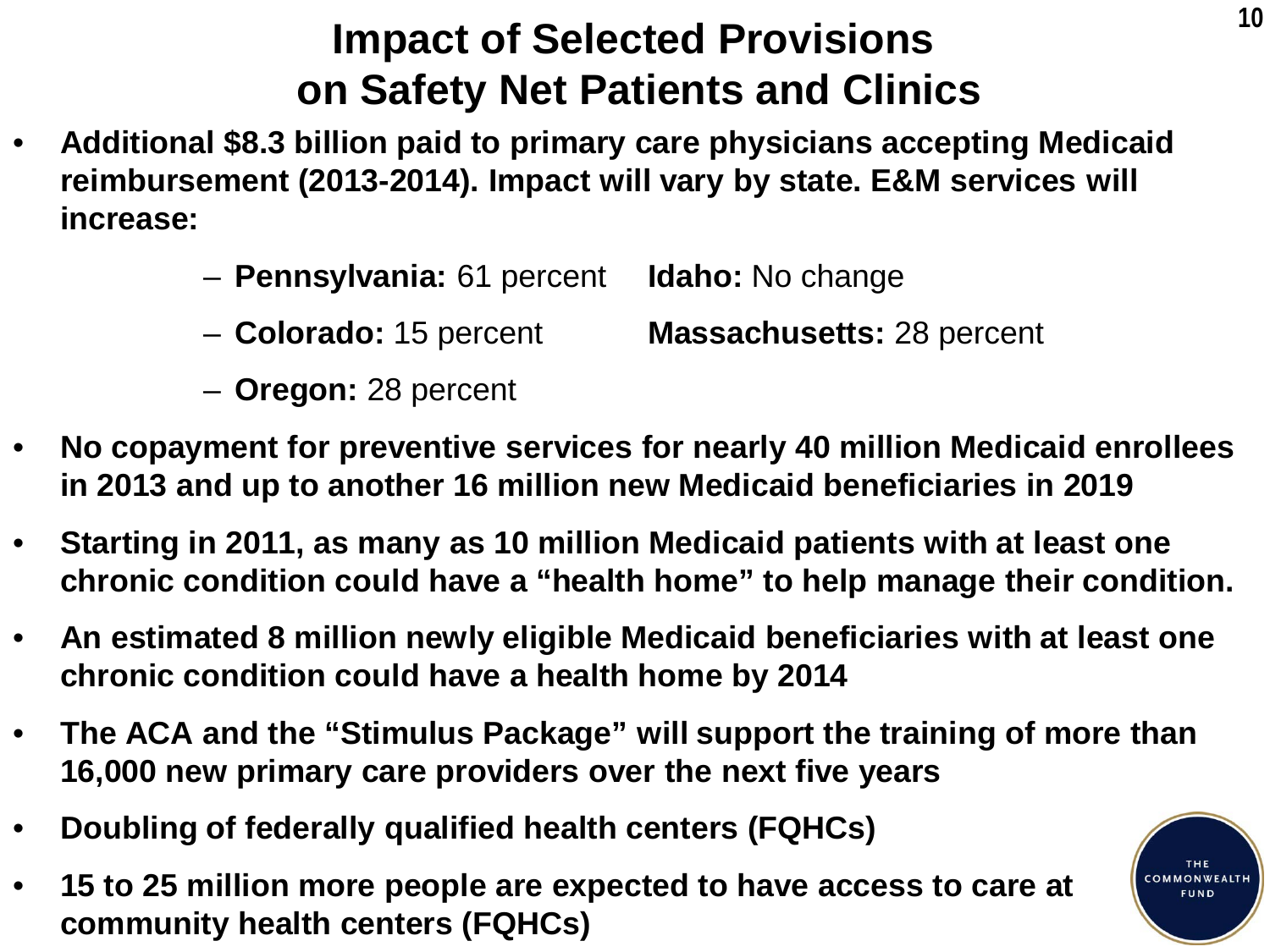# **Why Safety Net Clinics Should Seize Opportunities in Health Reform to Become Medical Homes**

- **Results from medical home pilots consistently show:** 
	- **Better clinical quality for patients**
	- **Improvements in patient experience**
	- **Improvements in clinician/staff satisfaction**
	- **Opportunity for enhanced reimbursement as "medical homes" or "health homes"**
	- **Opportunity to share in savings due to reduction in ED use, hospitalizations and practice of evidencebased care**



**11**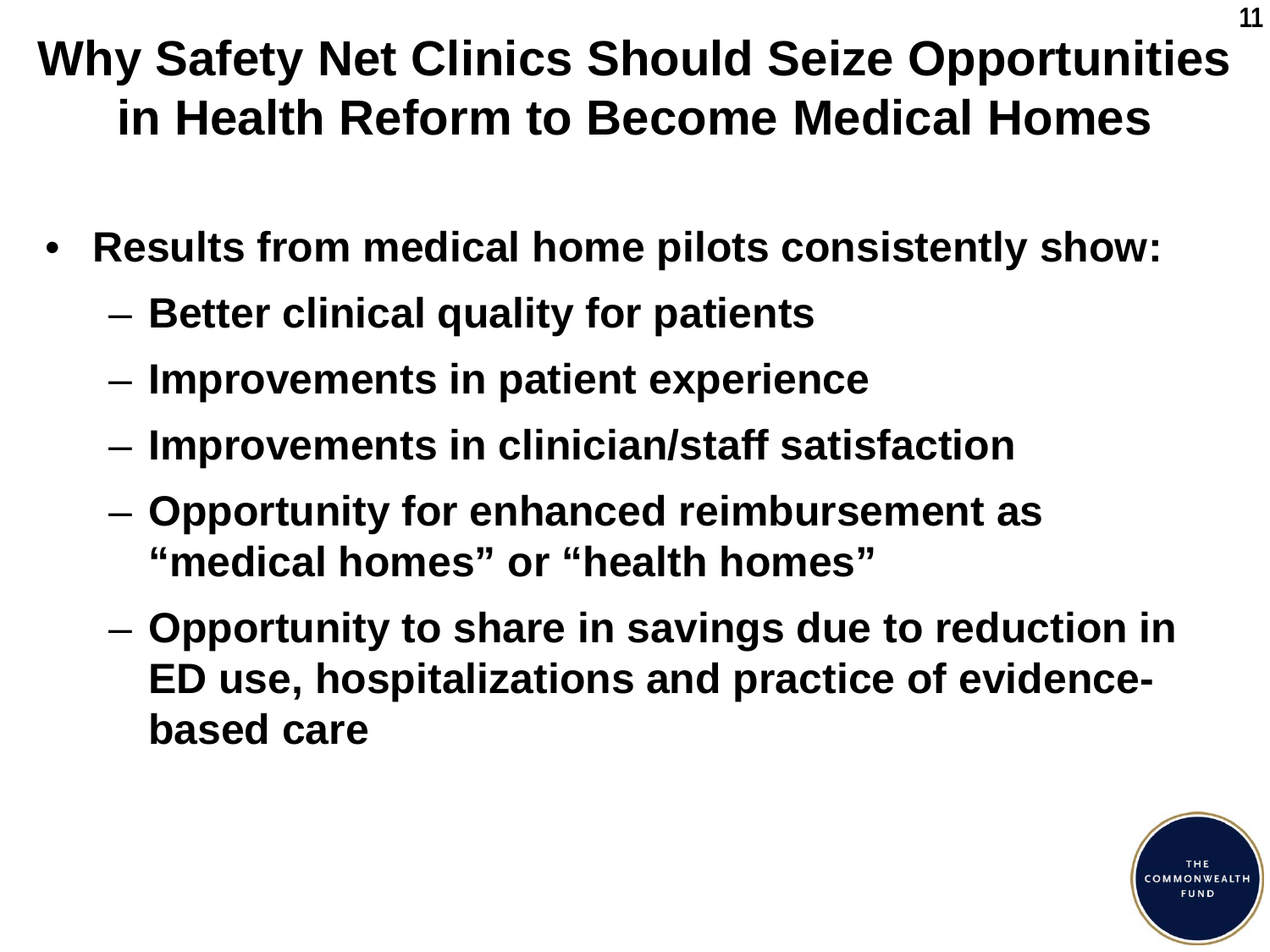# **Why Reductions in ED Use Matter**

- **ED visits have been steadily rising, increasing nearly 20% in a decade to 115.3 million annually in 2005**
- **As many as 50% of all ED visits could have been avoided by care in other settings**
- **The average cost of an ED visit is \$580 more than the cost of an office health care visit**
- **Reducing ED overuse represents an estimated \$38 billion opportunity**

Source: New England Healthcare Institute (NEHI), *Reducing Emergency Department Overuse: A \$38 Billion Opportunity*, Cambridge, MA: NEHI, 2008.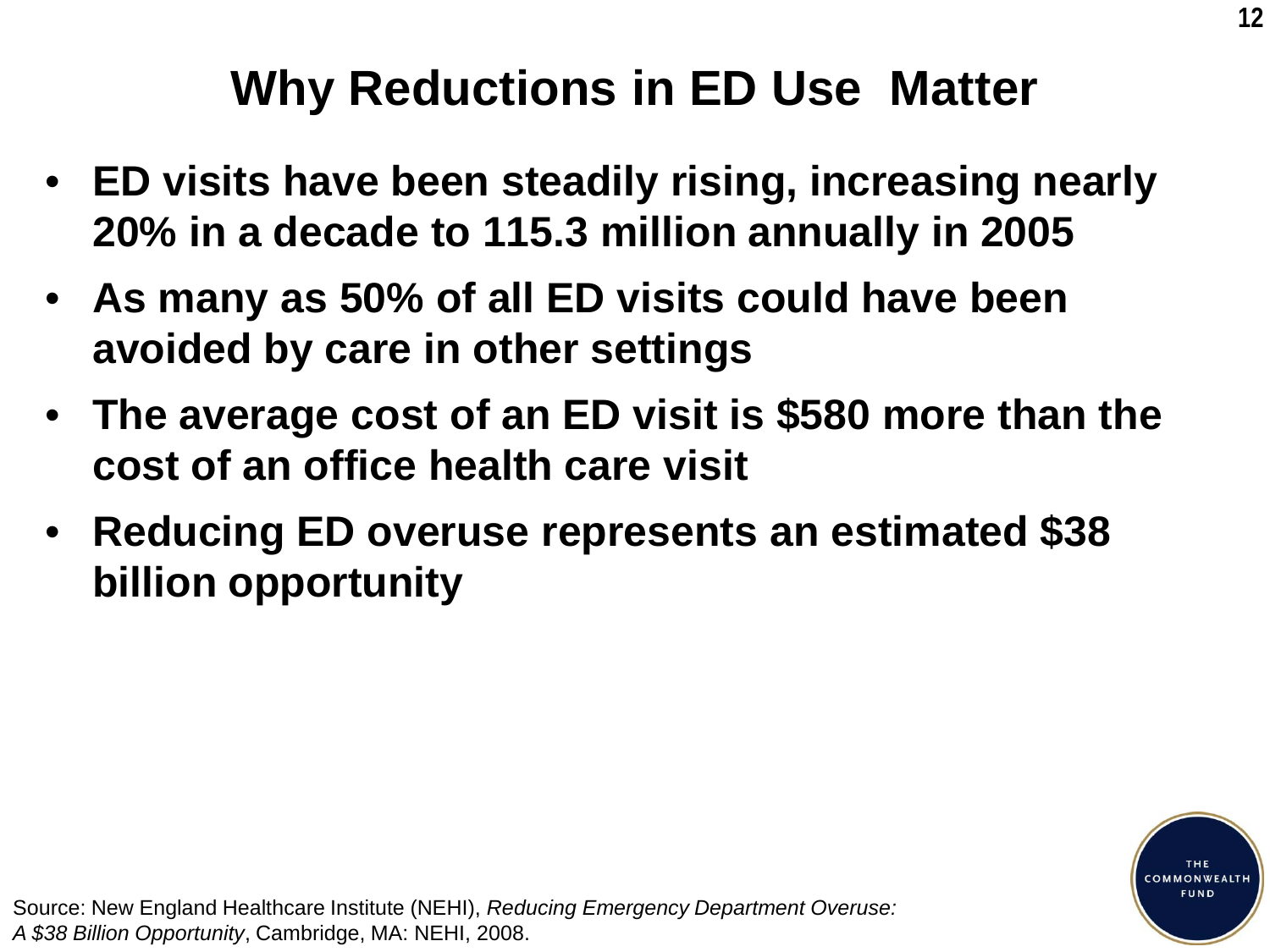# **Evidence that Patient-Centered Medical Homes Can Improve Quality, Increase Efficiency and Promote Equity in Health Care**

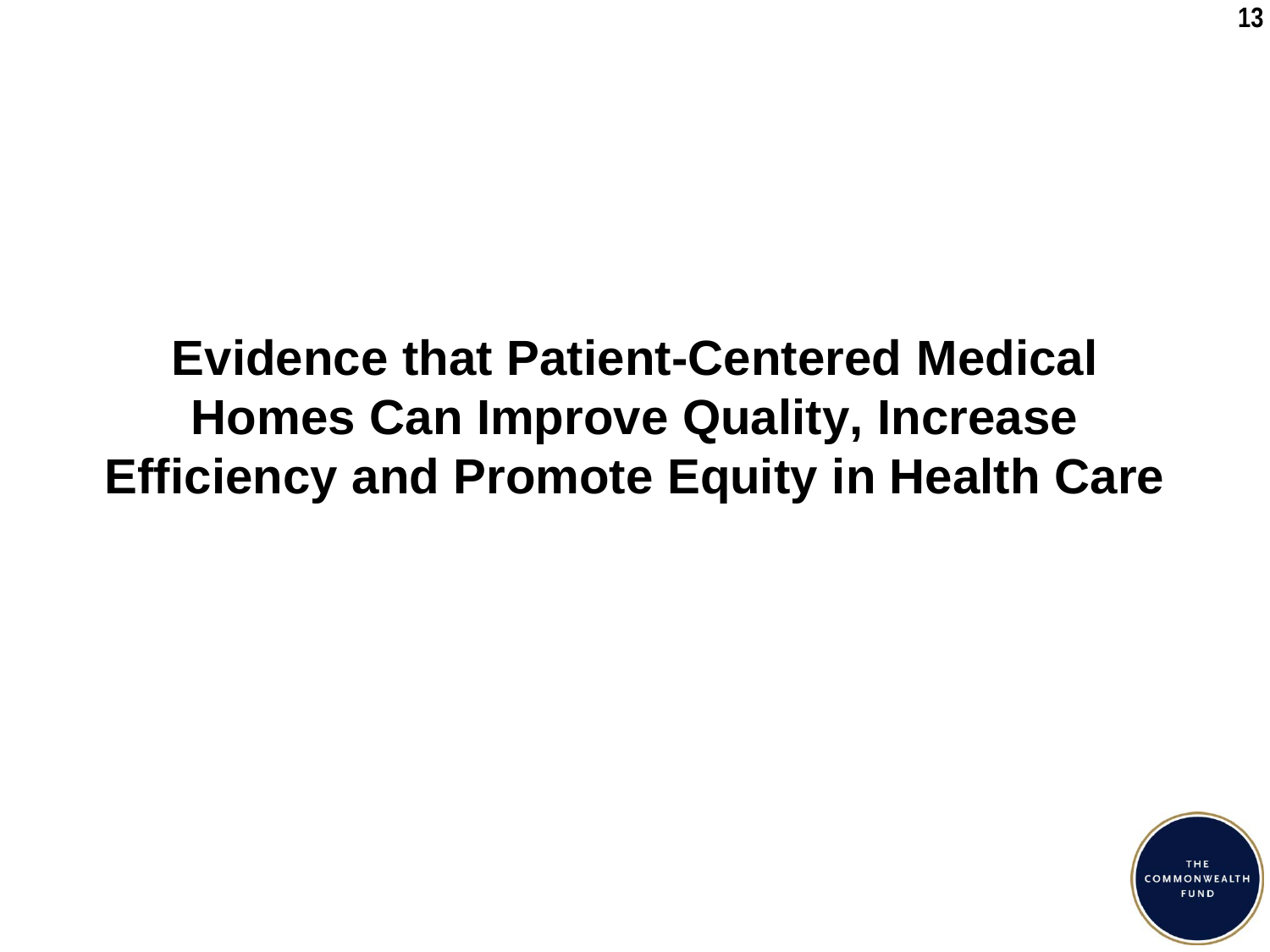### **<sup>14</sup> Group Health Cooperative: Comparison of Clinical Quality and Staff Burnout at the Patient-Centered Medical Home Site and Comparison Clinics, 2006 to 2007 PCMH Clinics ■ Control Clinics**



#### **Composite Quality of Care Clinician Emotional Exhaustion**

Notes: Mean difference in composite clinical quality changes from 2006 to 2007 between clinics significant at p<0.01; difference in mean emotional exhaustion in 2007 between clinics significant at p<0.01. Source: R.J. Reid, P.A. Fishman, O. Yu, et al., "Patient-Centered Medical Home Demonstration: A Prospective, Quasi-Experimental, Before and After Evaluation," *The American Journal of Managed Care* 2009, 15(9):e71-e87.

COMMONWEALTH **FUND** 

THE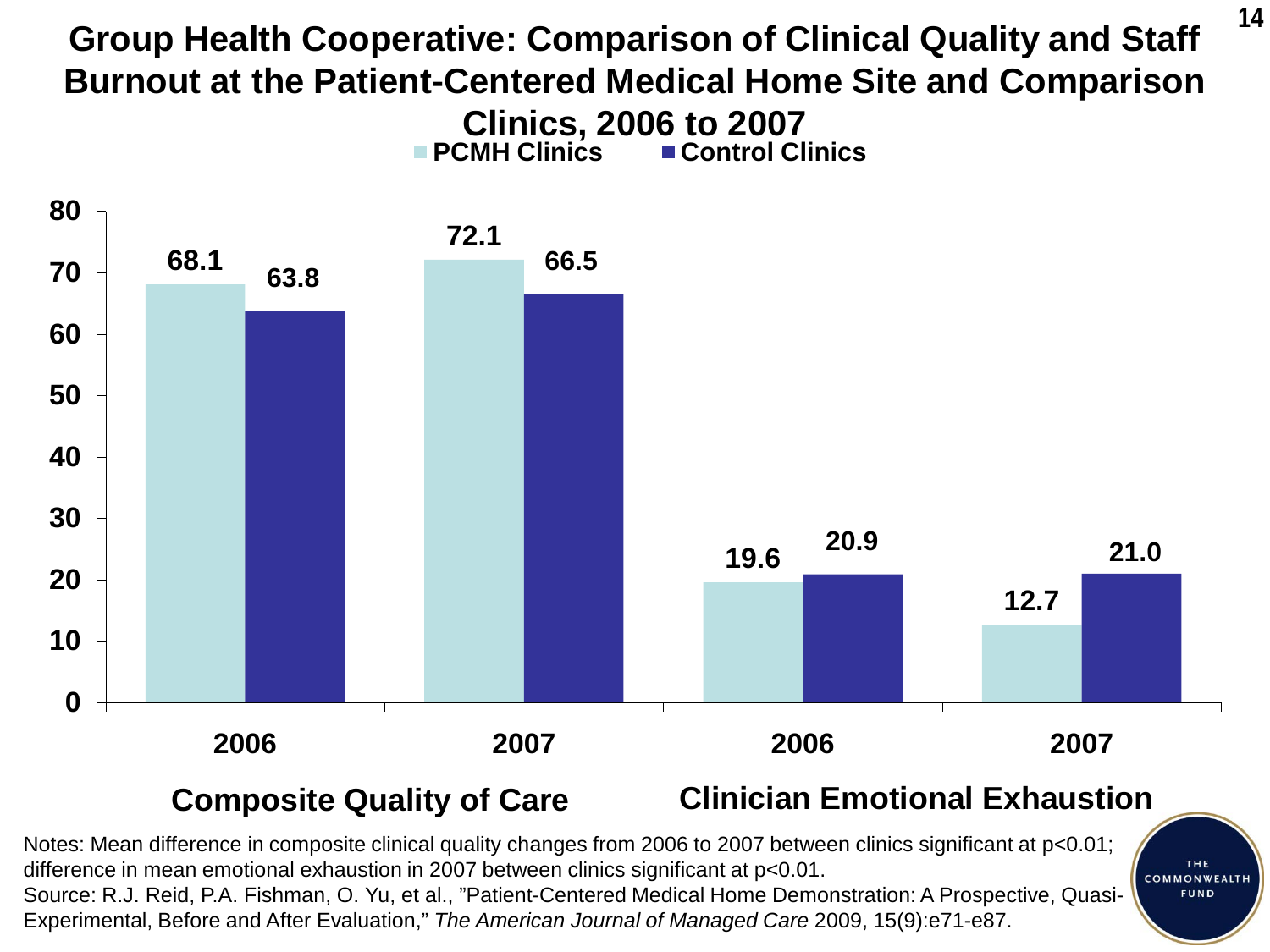# **Geisinger Medical Home Sites and Hospital Admissions/ Readmissions**



- **18 percent reduction in hospital admissions**
- **36 percent reduction in hospital readmissions for Medicare Advantage enrollees**
- **Total cost of care for the medical home patients decreased by 7 percent,**  $_{net}$  **but not ctatictically cignificant but not statistically significant** COMMONWEALTH **FUND**

Source: Geisinger Health System, 2008.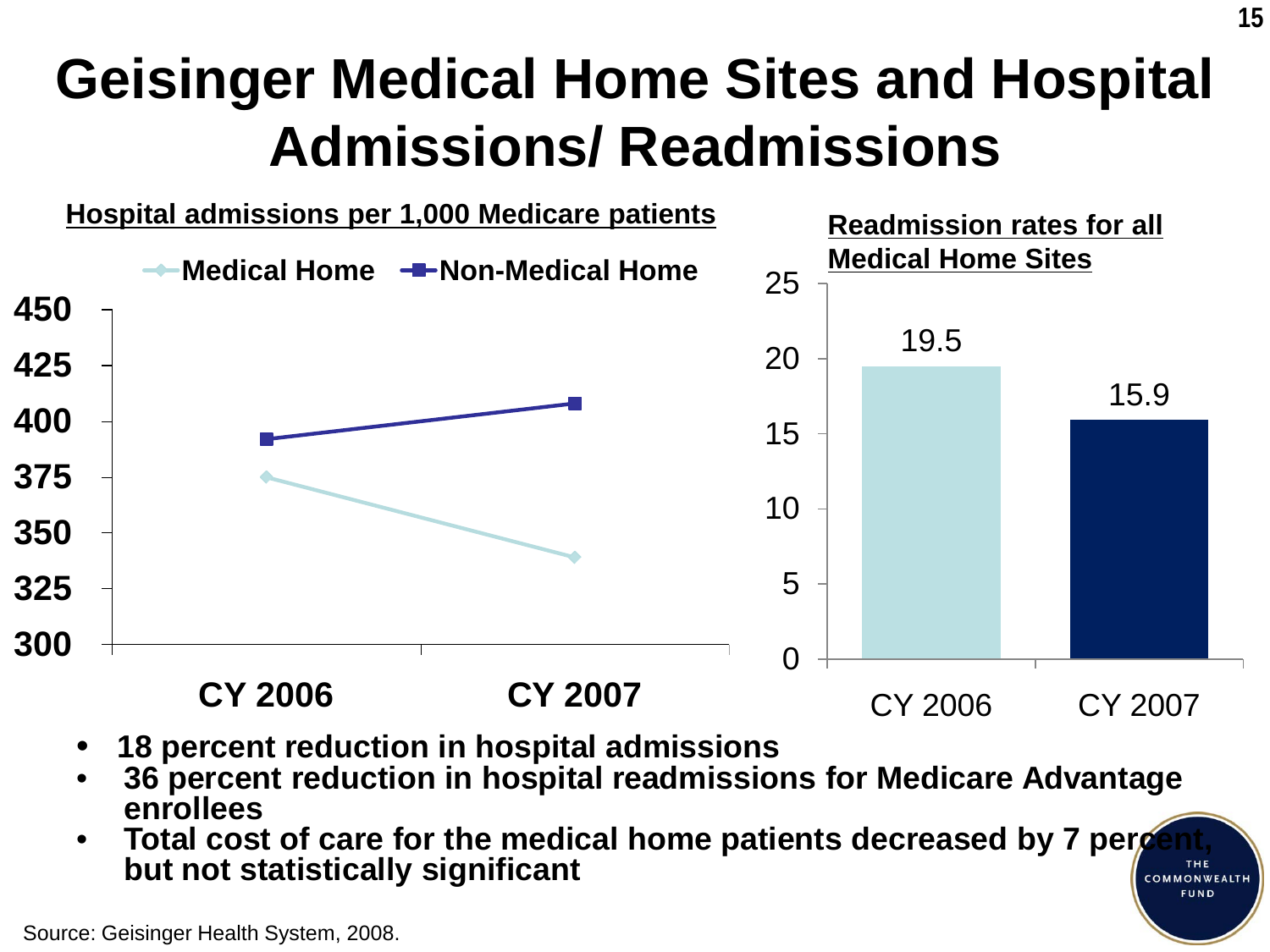# **Summary of Cost and Quality Outcomes from PCMH Demonstrations with Low-Income Patients**

- **Colorado Medicaid and SCHIP**
	- **Median annual costs \$215 less for children in PCMH practices due to reductions in ER visits and hospitalizations**
	- **Median annual costs \$1,129 less for children with chronic diseases in a PCMH practice**
- **Community Care of North Carolina**
	- **40 percent decrease in hospitalizations for asthma**
	- **16 percent decrease in ER use**
	- **Total savings to the Medicaid and SCHIP programs: \$535 million**
- **Genesee Health Plan (MMC product)**
	- **50 percent decrease in ER visits**
	- **15 percent fewer inpatient hospitalizations**
	- **Total hospital days per 1,000 enrollees cited as 26.6 % lower than competitors**
- **Clinic Patients in New Orleans**
	- **NoLA clinics patients are less likely to forgo care or report inefficiencies than national average of patients**
	- **NoLA clinic patients report better access to care than national average**
	- Clinic patients with "excellent patient experience" report better access to care, THE **better preventive care and more support to manage chronic conditions**

**FUND**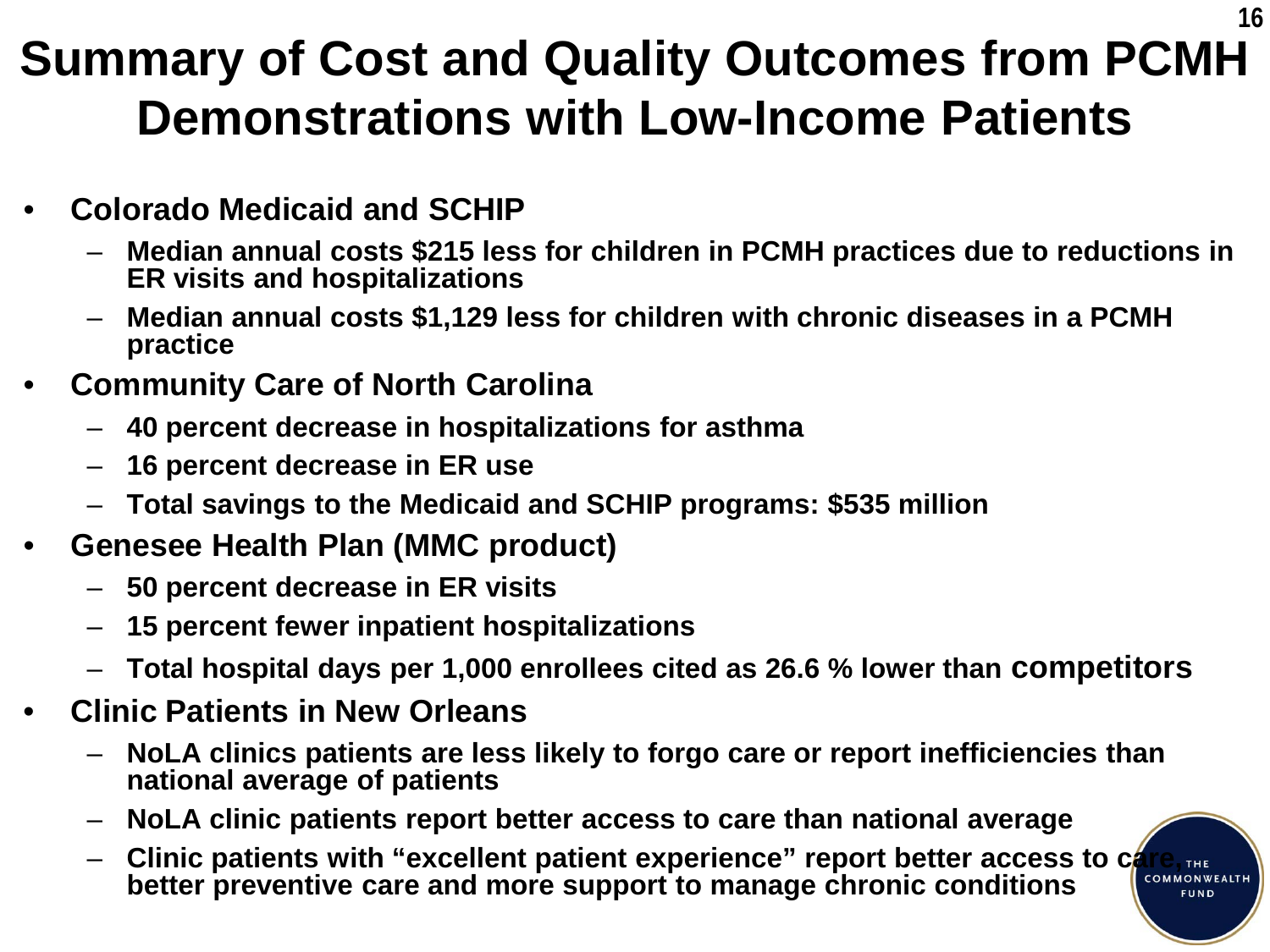### When African Americans and Hispanics Have Medical Homes They Are Just as Likely as Whites to Receive Reminders for Preventive Care Visits

Percent of adults 18–64 receiving a reminder to schedule a preventive visit by doctors' office



Note: Medical home includes having a regular provider or place of care, reporting no difficulty contacting provider by phone or getting advice and medical care on weekends or evenings, and always or often finding office visits well organized and running on time. Source: Commonwealth Fund 2006 Health Care Quality Survey.



**17**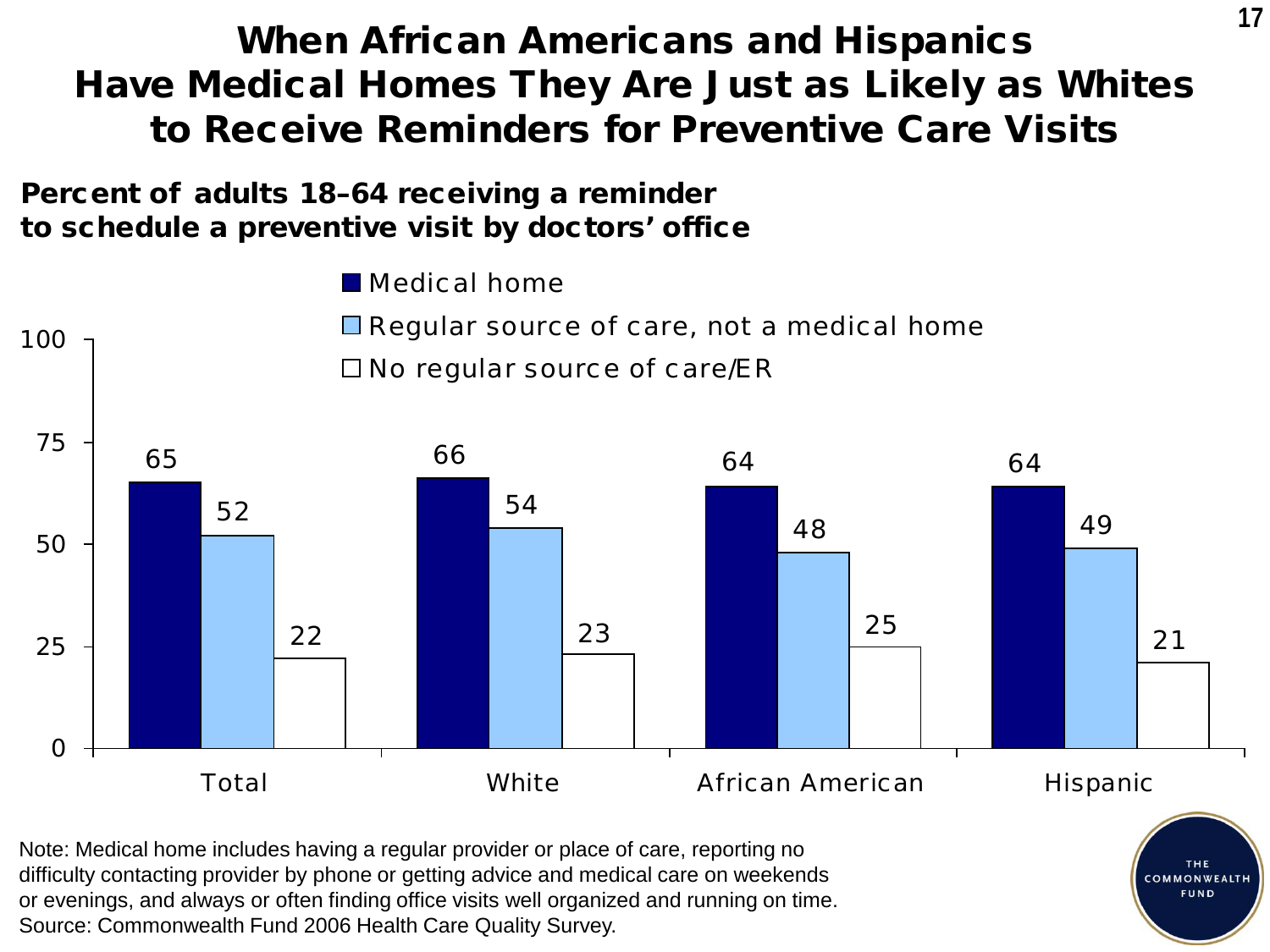# **How Medical Homes Fit into Accountable Care Systems**

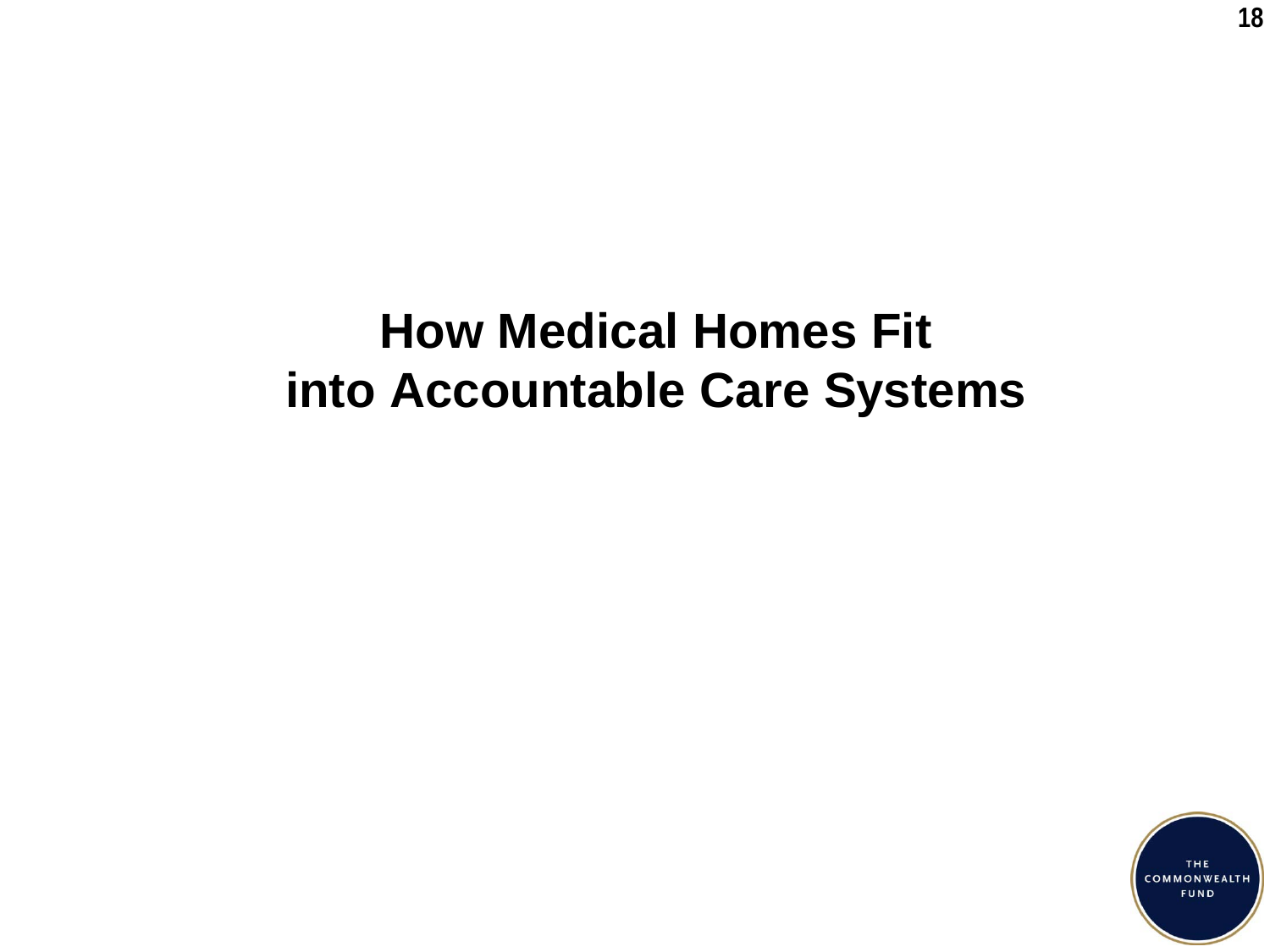# **Accountable Care Organizations**

**"A group of health care providers who give coordinated care, chronic disease management, and thereby improve the quality of care patients get. The organization's payment is tied to achieving health care quality goals and outcomes that result in cost savings."**

Source: [http://www.healthcare.gov](http://www.healthcare.gov/); S. Kravet, "Preparing an Academic Medical Center for Health Care Reform," 2010 Ohio State University Health Services Management and Policy Management Institute, Columbus, OH: October 2010.

**COMMONWE FUND**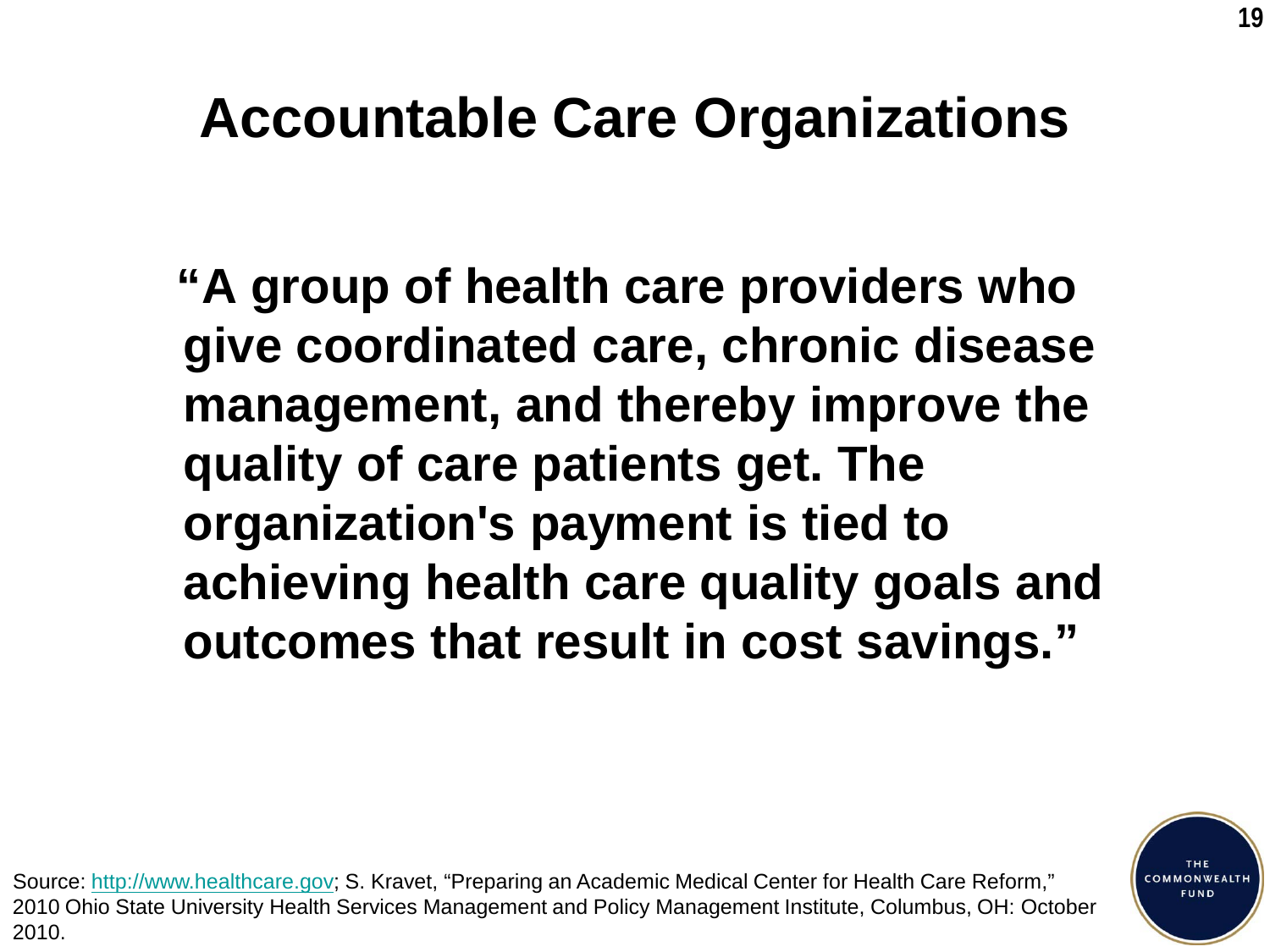# **ACO Requirements**



Leadership & management structure that includes clinical & admin

Sufficient providers for 5,000 patients





Processes for promoting evidencebased medicine, reporting on quality and cost, and coordinating care





Formal legal structure to receive and distribute share savings payments



#### Three-year participation agreement



Accountable for quality, cost and overall care of assigned Medicare





Source: S. Kravet, "Preparing an Academic Medical Center for Health Care Reform," 2010 Ohio State University Health Services Management and Policy Management Institute, Columbus, OH: October 2010.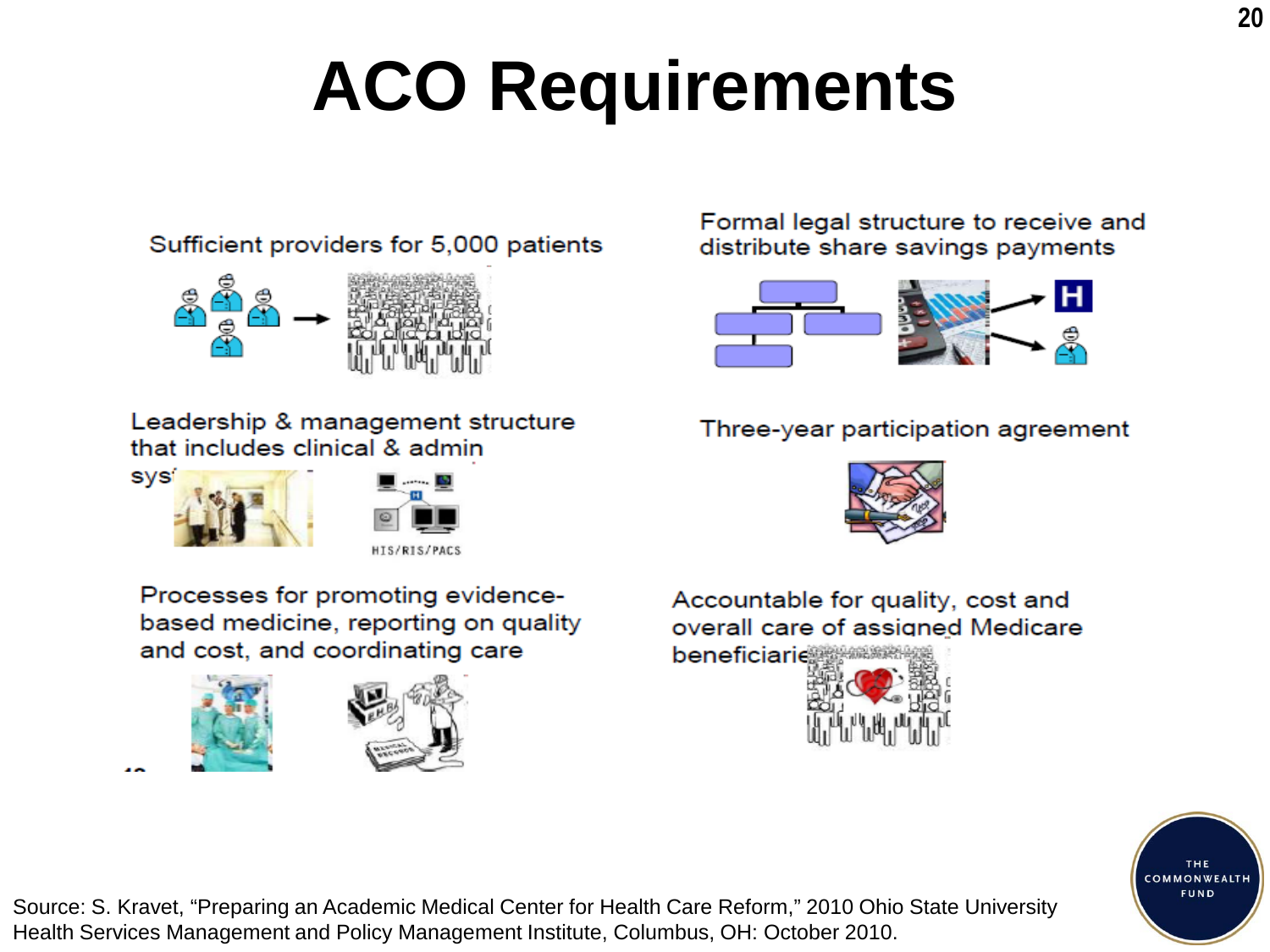# **PCMH and ACO Interface**

- ACOs will only succeed in reducing costs if they are built on a strong foundation of patient-centered medical homes
- Medical homes will not achieve their full potential unless they have a infrastructure that can enhance their capacity – help the sites fulfill functional requirements
- Investment in the PCMH model could accelerate the development of high-performing ACOs.
- Examples of how ACOs and PCMHs can work together
	- An ACO can help small and medium-sized independent practices
		- offer after-hours coverage,
		- web-based services
		- HIT support
		- Shared care coordinators
		- Shared onsite coaching for quality improvement

Rittenhouse DR, Shortell SM, Fisher ES. Primary care and accountable care—two essential elements of delivery-system reform. *N Engl J Med.* 2009 Dec 10;361(24):2301-3.

McClellan M, McKethan AN, Lewis JL, Roski J, Fisher ES. A national strategy to put accountable care into practice. *Health Aff (Millwood).* 2010 May;29(5):982-90.

**COMMONWEALT** FUND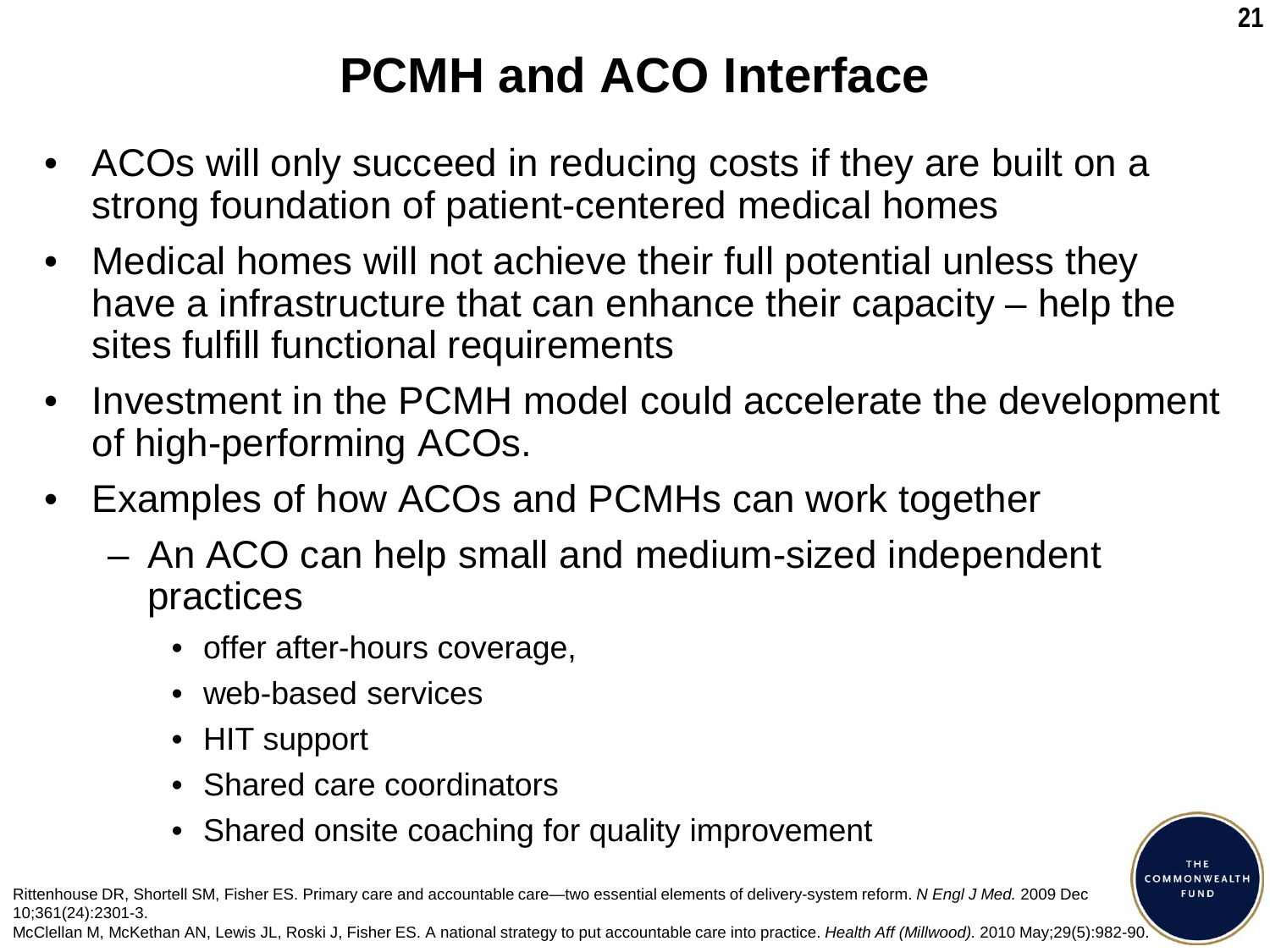# **A New Era in Health Care Delivery: How Health Professionals Can Lead**

- **Health professionals can lead and help make reform work**
- **Putting patients first is in the interest of all**
- **Active participation in innovative payment pilots**
- **Join efforts to create integrated delivery systems and Accountable Care Organizations**
- **Convert to Patient-Centered Medical Home models of primary care**
	- **Important to understand your patients' total care experience – where they go for services at different times, including emergency departments**
	- **Important to develop systems that ensure coordinated care**
	- **Important to achieve patient-centered care, to be the provider of first choice when competition increases for low-income and atrisk patients**
- **Important to stay together and stay the course**